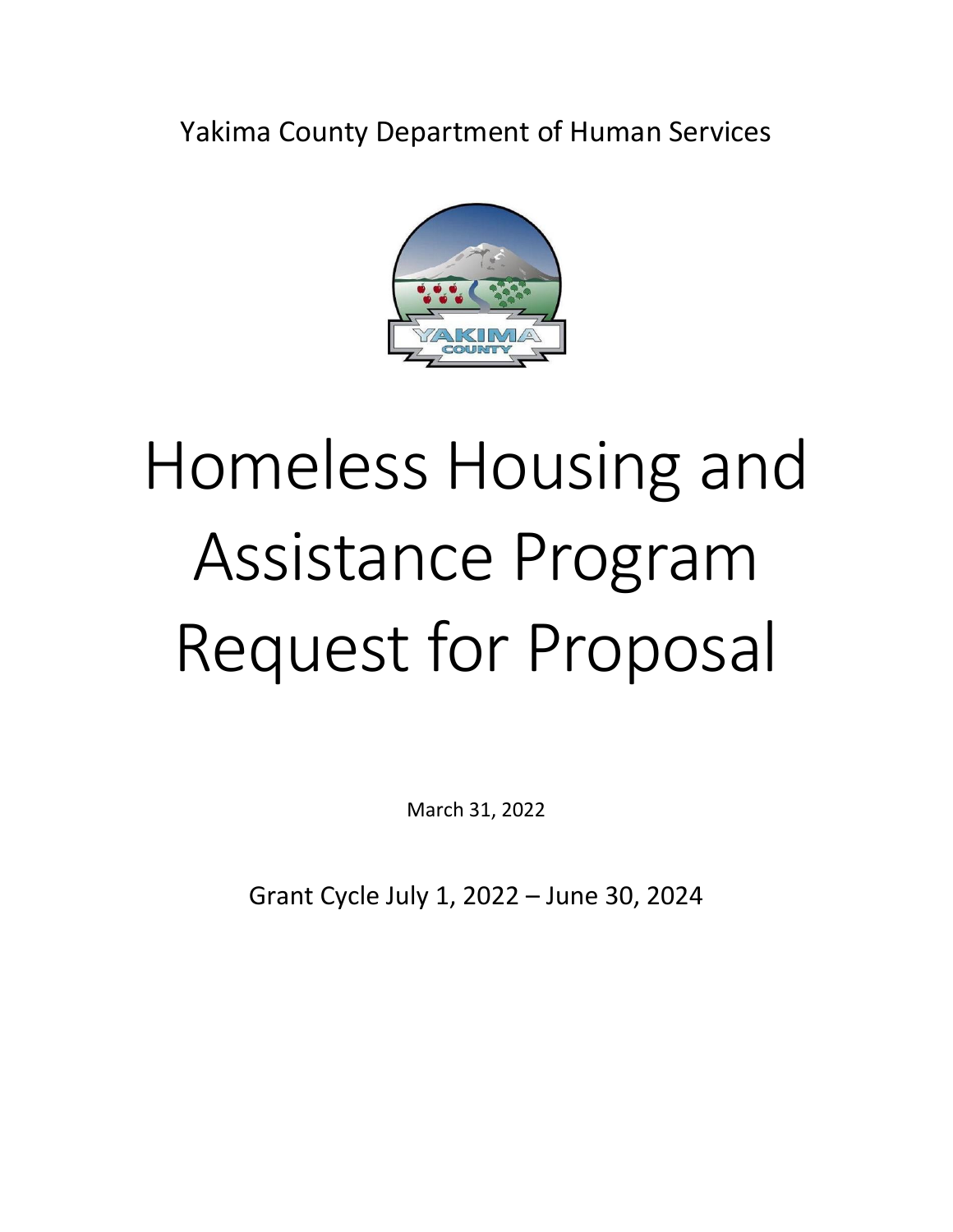# Contents

| А. |  |
|----|--|
| В. |  |
| C. |  |
| D. |  |
| Ε. |  |
| F. |  |
| G. |  |
| Η. |  |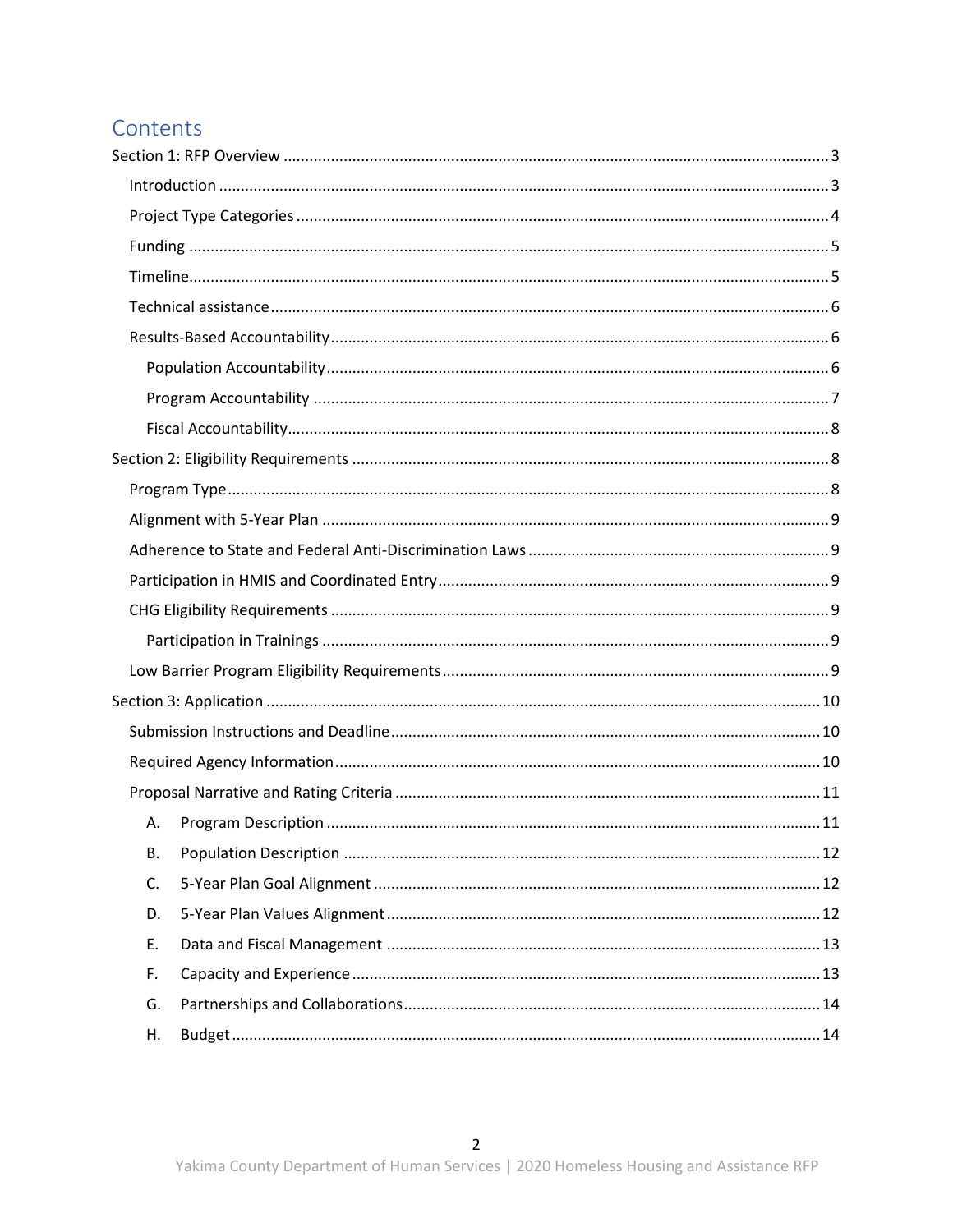# <span id="page-2-0"></span>Section 1: RFP Overview

# <span id="page-2-1"></span>**Introduction**

The Human Services Department of Yakima County is seeking applications from agencies to provide services related to reducing homelessness for people living in Yakima County and supporting a holistic and effective homeless response system. This Request for Proposal (RFP) is competitive and open to any legally constituted entities that meet the eligibility requirements specified in this application.

Homeless Housing and Assistance Program RFP is focused on reducing homelessness in our community through five goals identified by our [5-Year Plan:](https://www.yakimacounty.us/DocumentCenter/View/23705/Yakima-County-5-Year-Plan-to-Address-Homelessness-2019-2024?bidId=)



Goal 1: Quickly identify and engage people experiencing homelessness through outreach and coordination between every system that encounters people experiencing homelessness

Goal 2: Operate an effective and efficient homeless crisis response system that swiftly moves people into stable permanent housing



Goal 3: Support the development of adequate affordable housing and permanent supportive housing

Goal 4: Track and publish data regarding homelessness in Yakima County



 $\bm{N}$ 

Goal 5: Address disparities among people experiencing homelessness and create resources to meet the needs of priority populations

Programs wishing to apply must:

- **1. Address at least one of the 5-Year Plan goals.**
- **2. Must be supported by available funding streams, and.**
- **3. Must be identified in the 5-Year Plan.**

Recommendations regarding funding will be made by the Competitive Process Scoring Committee (CPSC), an independent committee of seven reviewers who will provide scores for all applications submitted by the deadline, **May 1, 2022**, those recommendations will be given to the Board of County Commissioners, who will make the final decisions on funding.

The Board of County Commissioners (BOCC) anticipates funding 15 to 25 proposals. Initial awards will be made for the period of July 1, 2022, to June 30, 2024. While it is the County's intention to renew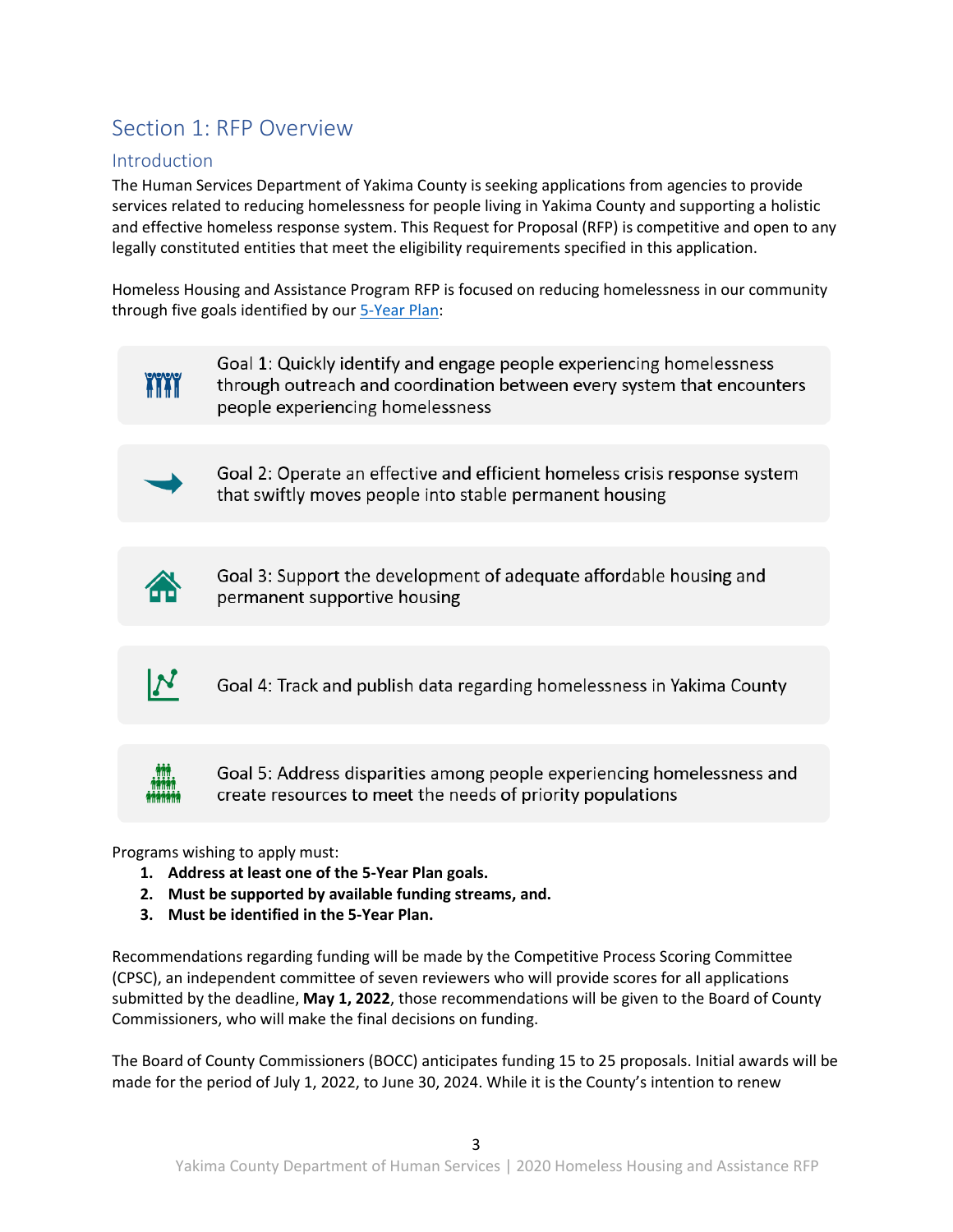agreements resulting from this funding opportunity through June 30, 2022, future funding will be contingent upon performance and funding availability.

Yakima County will have no responsibility or obligation to pay any costs incurred by any applicant in preparing a response to this funding opportunity or in complying with any subsequent request by the Human Services Department for information or participation throughout the evaluation and selection process.

**If you have questions about the 2022 Homeless Housing and Assistance Program RFP, please email the Department of Human Services at [HumanServices@co.yakima.wa.us.](mailto:Human.Services@co.yakima.wa.us)**

# <span id="page-3-0"></span>Project Type Categories

Allowable project types for this RFP are as follows:

| Coordinated Entry (CE)                     | Crisis response system coordination for a more          |
|--------------------------------------------|---------------------------------------------------------|
|                                            | effective and strategic response to homelessness.       |
| Outreach                                   | A strategy for engaging people experiencing             |
|                                            | homelessness who are otherwise not accessing            |
|                                            | services for the purpose of connecting them with        |
|                                            | emergency shelter, housing, or other critical services. |
| Rental Assistance/Rapid Rehousing (RA/RRH) | Quickly moves households from homelessness into         |
|                                            | permanent housing by providing housing                  |
|                                            | identification services, financial assistance, case     |
|                                            | management and services.                                |
| Housing & Essential Needs (HEN)            | Provides access to essential needs items and            |
|                                            | potential rental assistance for low-income individuals  |
|                                            | who are unable to work for at least 90 days due to a    |
|                                            | physical and/or mental incapacity.                      |
| Permanent Supportive Housing (PSH)         | Subsidized, non-time-limited housing with support       |
|                                            | services for households experiencing chronic            |
|                                            | homelessness that include a household member with       |
|                                            | a permanent disability. Support services must be        |
|                                            | made available, but participation is voluntary.         |
| Shelter                                    | Short-term term temporary shelter (lodging) for         |
|                                            | those experiencing homelessness. Although clients       |
|                                            | are not required to be exited on a timeline, programs   |
|                                            | are typically designed and intended to provide          |
|                                            | temporary shelter for short-term stays: up to 90 days.  |
| Capital Project                            | Short-range plan identifying capital projects and       |
|                                            | equipment purchases. Prioritization will be             |
|                                            | considered for projects that create additional          |
|                                            | Permanent Supportive Housing units.                     |

Organizations may apply for more than one type of program. **Organizations wishing to apply for multiple programs or applying for programs that are eligible for more than one of the above categories are required to fill out a separate RFP application for each of the specific programs/program types. Separate RFPs should not contain overlapping content – requests for funds must be clearly delineated between applications.**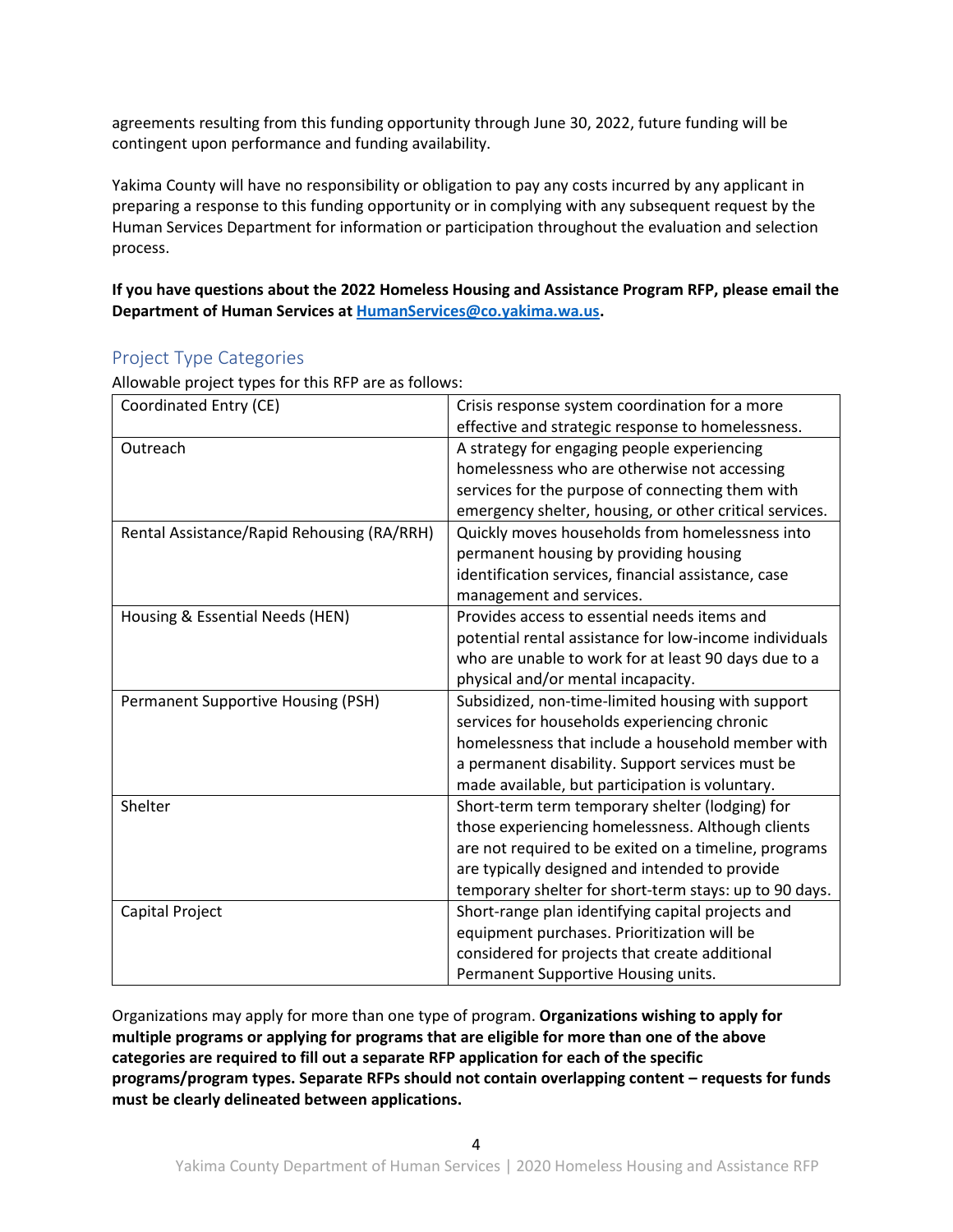# <span id="page-4-0"></span>Funding

Approximately \$6,098,363 is expected to be available through this RFP from the following sources:

| <b>Fund</b>                                    | <b>Source</b> | <b>RFP Amount</b> |
|------------------------------------------------|---------------|-------------------|
| CHG Grant - Base                               | <b>State</b>  | \$455,000         |
| <b>CHG Grant - Rent Assistance</b>             | State         | \$943,827         |
| CHG Grant - Permanent Supportive Housing (PSH) | <b>State</b>  | \$409,536         |
| CHG Grant - Housing and Essential Needs (HEN)  | <b>State</b>  | \$2,780,000       |
| 2163 Funds                                     | Local         | \$1,510,000       |
|                                                | <b>Total</b>  | \$6,098,363       |

Below are the estimated funds available for each project type. Funding amounts and categories are

determined by the strategy defined in the 5-Year plan, as well as restrictions on available funds sources.

| <b>Project</b>              |                           | <b>Funding Source</b> |                |                 |                |           |
|-----------------------------|---------------------------|-----------------------|----------------|-----------------|----------------|-----------|
| Project Type                | <b>Population Served</b>  | <b>CHG Base</b>       | <b>CHG PSH</b> | <b>CHG Rent</b> | <b>CHG HEN</b> | 2163      |
| <b>Coordinated Entry</b>    | <b>Adults</b>             | \$90,000              |                |                 |                |           |
|                             | <b>Young Adults</b>       | \$15,000              |                |                 |                |           |
| Outreach                    | <b>All County</b>         | \$130,000             |                |                 |                |           |
|                             | One-Year Outreach Project | \$100,000             |                |                 |                |           |
| <b>Rental Assistance</b>    | All County                |                       |                | \$927,827       |                |           |
|                             | Veterans                  |                       |                | \$16,000        |                |           |
| Housing & Essential Needs   | <b>HEN Certified</b>      |                       |                |                 | \$2,780,000    |           |
| <b>Permanent Supportive</b> | <b>PSH Residents</b>      |                       | \$409,536      |                 |                |           |
| Shelter/Sanctioned          | <b>Emergency Shelter</b>  |                       |                |                 |                | \$700,000 |
| Encampment                  | <b>DV Shelter</b>         |                       |                |                 |                | \$250,000 |
|                             | <b>EWWS-All County</b>    |                       |                |                 |                | \$160,000 |
|                             | Youth and Young Adults    | \$120,000             |                |                 |                |           |
| Capital project             | <b>All County</b>         |                       |                |                 |                | \$400,000 |

# <span id="page-4-1"></span>**Timeline**

The Human Services Department reserves the right to change any dates in the RFP timeline.

| <b>Event</b>                                                  | <b>Date</b>                   |
|---------------------------------------------------------------|-------------------------------|
| RFP Q+A at the Yakima County Homeless Coalition meeting       | Tuesday, March 15, 2022       |
| <b>RFP released</b>                                           | Thursday, March 31, 2022,     |
| Information Session #1                                        | Tuesday April 12, 2022 - 10am |
| <b>Information Session #2</b>                                 | Thursday April 14, 2022 - 4pm |
| Last day to submit questions                                  | Wednesday, April 27, 2022     |
| <b>Application Deadline</b>                                   | Sunday, May 1, 2022, 11:59pm  |
| CPSC scoring; site visits and interviews conducted, as needed | May 2 - May 30, 2022          |
| <b>Planned Award Notification</b>                             | Tuesday, June 14, 2022        |
| Contracts signed by Providers and submitted to Yakima County  | Tuesday, June 21, 2022        |
| Contracts signed by Board of County Commissioners             | Tuesday, June 28, 2022        |
| <b>Contract start date</b>                                    | Friday, July 1, 2022          |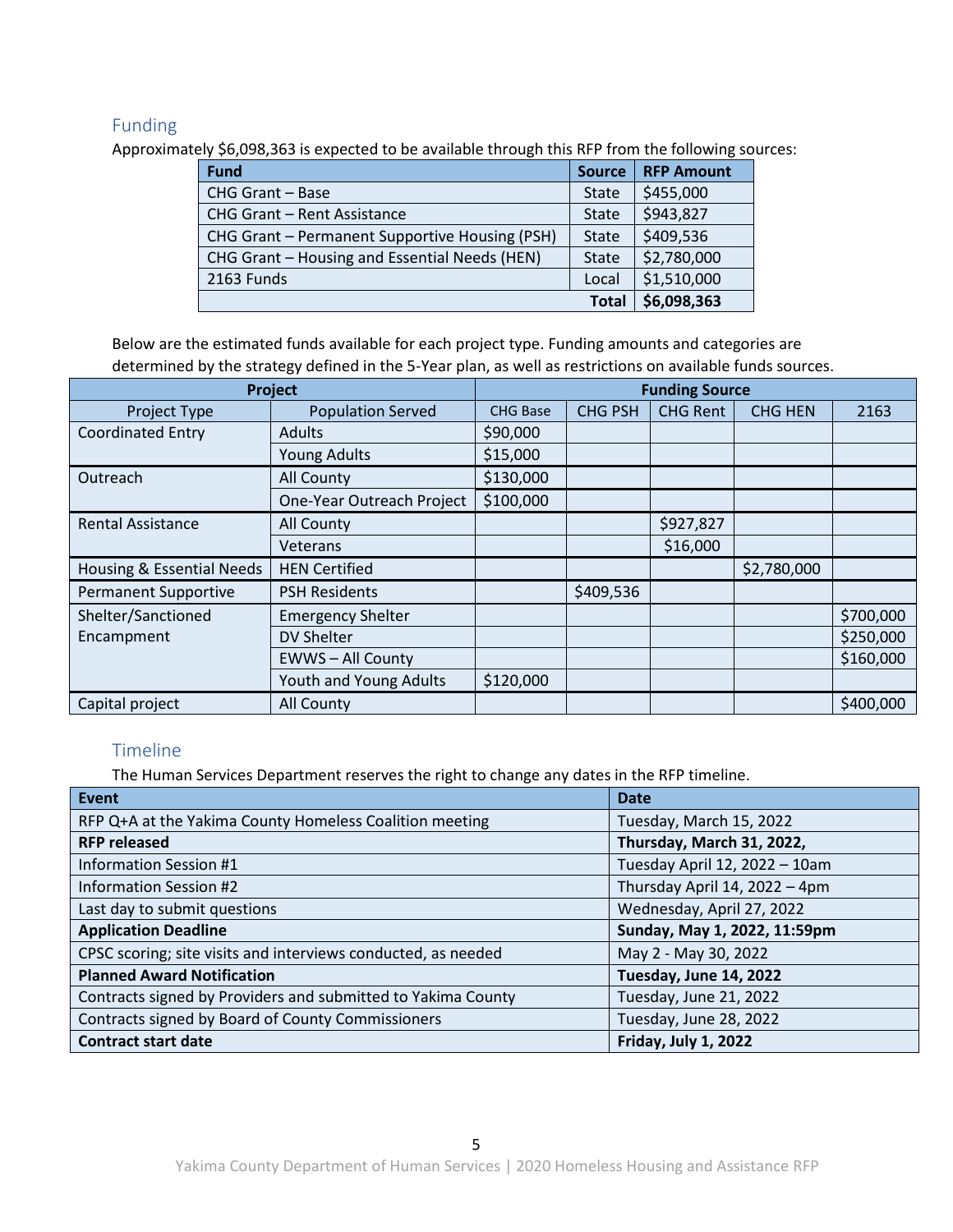# <span id="page-5-0"></span>Technical assistance

Information Sessions are optional, free, and open to any interested applicants.

| <b>Information Session #1</b>                      | <b>Information Session #2</b>                      |
|----------------------------------------------------|----------------------------------------------------|
| Date: Tuesday April 12, 2022                       | Date: Thursday April 14, 2022                      |
| $\blacksquare$ Time: 10:00am - 11:00am             | $Time: 4:00pm - 5:00pm$                            |
| Location: Online – Zoom (call in option available) | Location: Online - Zoom (call in option available) |

Details on how to call into the Information Sessions will be sent to the Yakima County Homeless Coalition mailing list. Call-in information and responses to questions will also be published at: [www.yakimacounty.us/2393/Homeless-Housing-and-Assistance-RFP](http://www.yakimacounty.us/2393/Homeless-Housing-and-Assistance-RFP)

Additional technical assistance can be requested directly from Human Service Department Staff. Help sessions can be provided via email, by phone, or in-person, and will be scheduled on a first-come, firstserve basis. Applicants are strongly encouraged to schedule appointments for technical assistance as early as possible, to ensure availability of staff time. To schedule a help session appointment, contact the Department of Human Services at [HumanServices@co.yakima.wa.us,](mailto:Human.Services@co.yakima.wa.us) or (509) 574-1365.

# <span id="page-5-1"></span>Results-Based Accountability

The Yakima County Human Services Department is committed to identifying and supporting effective programs. In addition to being in alignment with 5-Year Plan goals, all investments resulting from this funding opportunity are expected to demonstrate alignment with the vision of the 5-Year Plan: **Reducing homelessness in Yakima County so that it is brief, rare, and one-time through an efficient and effective homeless response system that prioritizes and focuses first on putting people into stable housing.**

Alignment will be determined through assessment of outcomes. All funded providers will be required to track services appropriately in HMIS and comply with any additional reporting requirements requested by the Human Services Department. Outcomes will be assessed on the following criteria:

<span id="page-5-2"></span>

| Accountability | <b>Priority populations identified</b><br>by the State                       | Individuals and households experiencing unsheltered<br>homelessness and/or fleeing violence                                                                                                       |
|----------------|------------------------------------------------------------------------------|---------------------------------------------------------------------------------------------------------------------------------------------------------------------------------------------------|
|                | <b>Priority populations identified</b><br>by the 5-Year Plan                 | Individuals experiencing chronic homelessness<br>Unaccompanied youth                                                                                                                              |
|                |                                                                              | <b>Veterans</b>                                                                                                                                                                                   |
|                |                                                                              | <b>Families with children</b>                                                                                                                                                                     |
|                |                                                                              | Individuals over the age of 62 years                                                                                                                                                              |
| Population     | <b>Performance Measures</b><br>How we know the desired result<br>is achieved | Increase in percent unsheltered served $-$ at least 60% of<br>services should be for unsheltered homeless households<br>and households fleeing violence OR an increase of at least<br>5% annually |
|                |                                                                              | Reduction of priority populations experiencing<br>homelessness to functional zero                                                                                                                 |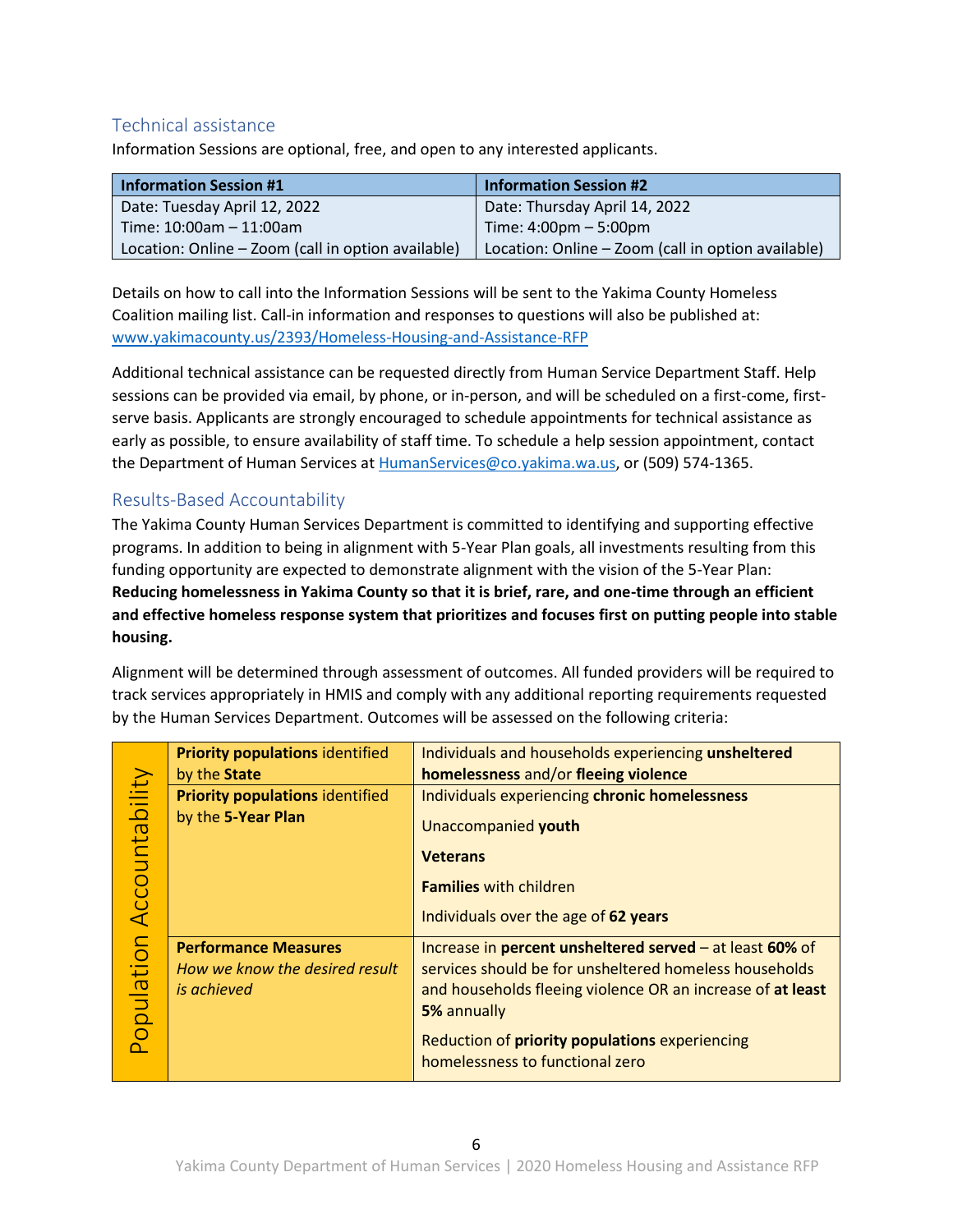<span id="page-6-0"></span>

|                        | <b>5-Year Plan Goals</b>                             | <b>Quickly identify and engage</b> people experiencing                                                                           |
|------------------------|------------------------------------------------------|----------------------------------------------------------------------------------------------------------------------------------|
|                        | Goals developed by our                               | homelessness through outreach and coordination                                                                                   |
|                        | community reflecting                                 | between every system that encounters people                                                                                      |
|                        | opportunities and needs within                       | experiencing homelessness                                                                                                        |
|                        | Yakima County, in alignment<br>with State Objectives | Operate an effective and efficient homeless crisis response<br>system that swiftly moves people into stable permanent<br>housing |
|                        |                                                      | Support the development of adequate affordable housing<br>and permanent supportive housing                                       |
|                        |                                                      | Track and publish data regarding homelessness in Yakima<br>County                                                                |
| Program Accountability |                                                      | Address disparities among people experiencing<br>homelessness and create resources to meet the needs of<br>priority populations  |
|                        | <b>Performance Measures</b>                          | Increased exits to permanent housing                                                                                             |
|                        | How we know the desired result<br>is achieved        | Reduced returns to homelessness after exits to<br>permanent housing                                                              |
|                        |                                                      | Reduced average length of time experiencing<br>homelessness                                                                      |
|                        |                                                      | Data is collected and reported accurately                                                                                        |
|                        |                                                      | Participation in HMIS and Coordinated Entry                                                                                      |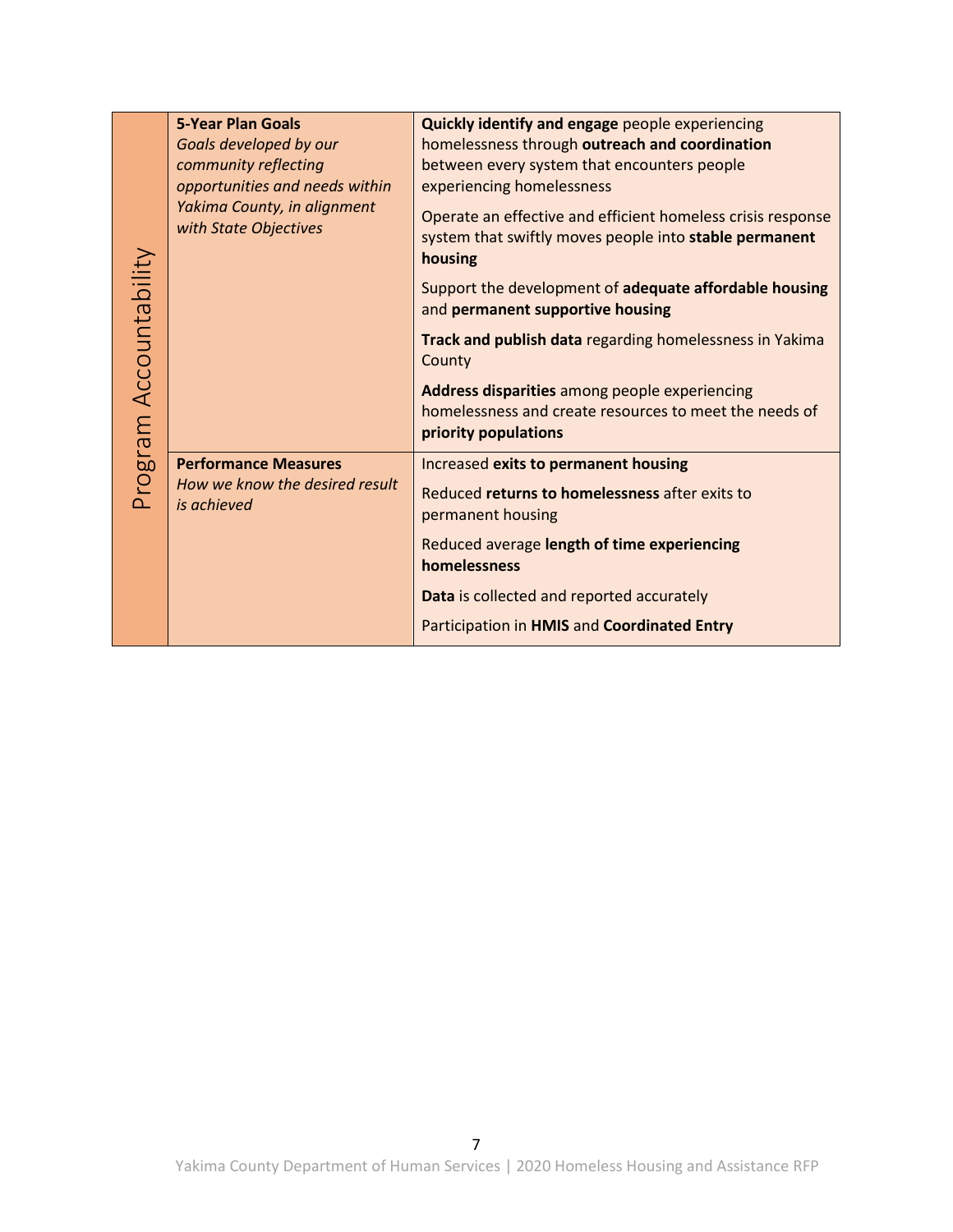<span id="page-7-0"></span>

| Fiscal Accountability | <b>Expectations</b>                                                          | Administrative expenses do not exceed 6% of total<br>expenditures                                                                                                                                  |
|-----------------------|------------------------------------------------------------------------------|----------------------------------------------------------------------------------------------------------------------------------------------------------------------------------------------------|
|                       |                                                                              | Funds are evenly disbursed throughout the contract<br>period, or program communicates a clear understanding<br>of how to maintain their operating costs once the grant<br>funds have been utilized |
|                       |                                                                              | For Rental Assistance, HEN, and PSH contracts, rental<br>assistance is a minimum of 67% of total expenditures                                                                                      |
|                       |                                                                              | Reimbursement paperwork is submitted by the 10 <sup>th</sup> of<br>every month                                                                                                                     |
|                       |                                                                              | Reimbursement requests are submitted with minimal<br>errors                                                                                                                                        |
|                       |                                                                              | Submitted reimbursement requests are allowable per the<br>funding source and the contract, grant recipients<br>understand the scope of allowability for their funding                              |
|                       | <b>Performance Measures</b><br>How we know the desired result<br>is achieved | Administrative expenses do not exceed 6% of total<br>expenditures                                                                                                                                  |
|                       |                                                                              | For Rental Assistance, HEN, and PSH contracts, rental<br>assistance is a minimum of 67% of total expenditures                                                                                      |
|                       |                                                                              | Less than 25% of reimbursement requests are submitted<br>late over the length of the contract period                                                                                               |
|                       |                                                                              | Less than 25% of reimbursement requests need to be<br>resubmitted due to clerical errors over the length of the<br>contract period                                                                 |

# <span id="page-7-1"></span>Section 2: Eligibility Requirements

Programs applying for any of the funds in this RFP must first meet the basic minimum eligibility requirements established by the Federal Housing Authority, the State of Washington, and the Yakima County 5-Year Plan.

# <span id="page-7-2"></span>Program Type

Program must be in alignment with the projects supported by funding streams and identified in the 5- Year Plan:

- Coordinated Entry (CE)
- Outreach
- Rental Assistance/Rapid Rehousing (RA/RRH)
- Housing & Essential Needs (HEN)
- Permanent Supportive Housing (PSH)
- Shelter
- Capital Improvement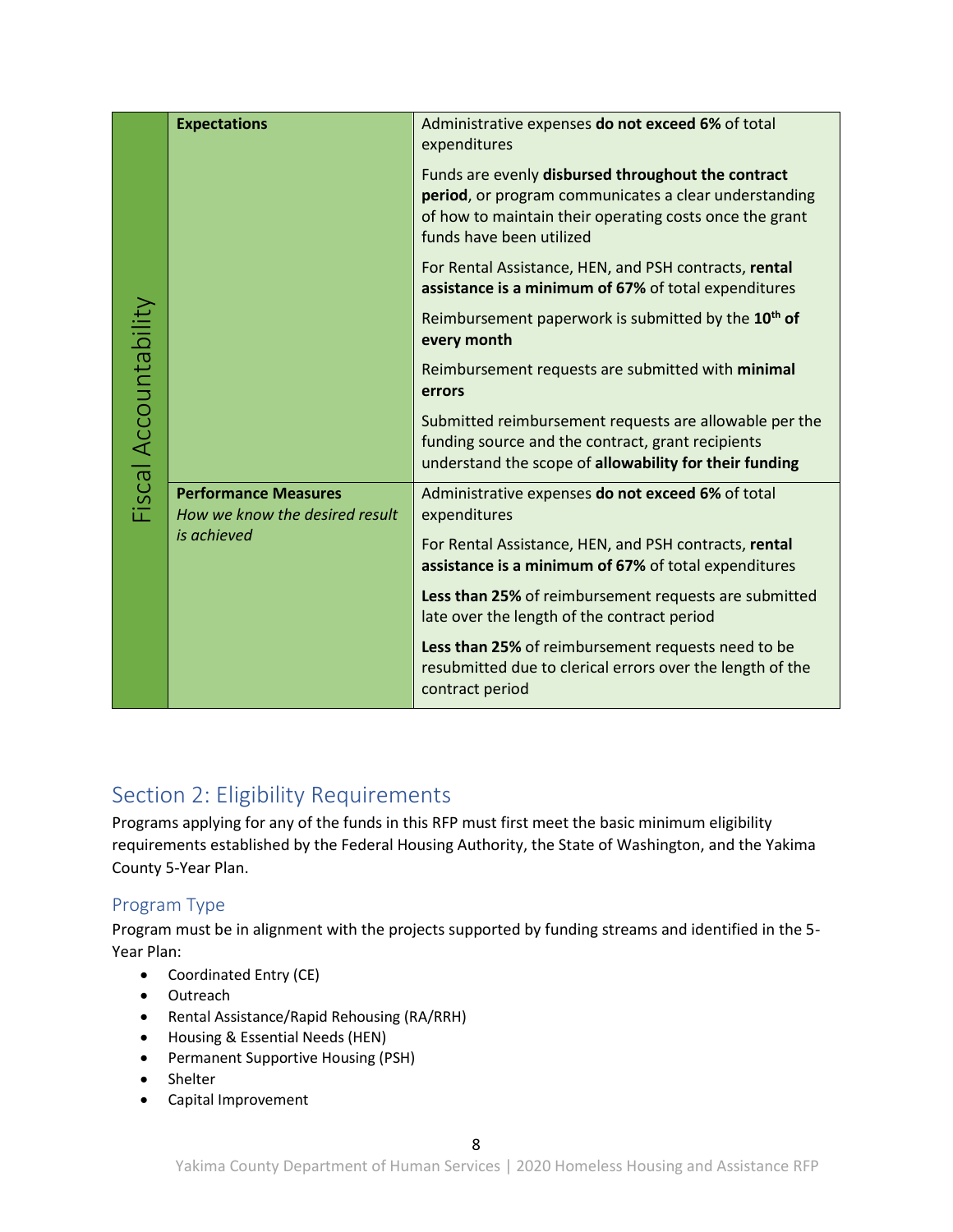# <span id="page-8-0"></span>Alignment with 5-Year Plan

Program must address at least one of the 5-Year Plan goals:

- 1. Quickly identify and engage people experiencing homelessness through outreach and coordination between every system that encounters people experiencing homelessness
- 2. Operate an effective and efficient homeless crisis response system that swiftly moves people into stable permanent housing
- 3. Support the development of adequate affordable housing and permanent supportive housing
- 4. Track and publish data regarding homelessness in Yakima County
- 5. Address disparities among people experiencing homelessness and create resources to meet the needs of priority populations

### <span id="page-8-1"></span>Adherence to State and Federal Anti-Discrimination Laws

Program must adhere to relevant State and Federal anti-discrimination laws:

- Program ensures equal access for people experiencing homelessness regardless of race, national origin, gender identity, sexual orientation, marital status, age, veteran or military status, disability, or the use of an assistance animal
- Programs designed to serve families with children experiencing homelessness ensure equal access regardless of family composition and regardless of the age of a minor child
- Programs that operate gender segregated facilities allow the use of facilities consistent with the person's gender expression or identity

### <span id="page-8-2"></span>Participation in HMIS and Coordinated Entry

Program must be participating or able to guarantee future participation in HMIS and Coordinated Entry

# <span id="page-8-3"></span>CHG Eligibility Requirements

Programs applying for CHG funds have the following additional requirements:

#### <span id="page-8-4"></span>Participation in Trainings

CHG recipients are required to send program staff identified by Yakima County to the following trainings at least every three years:

- Trauma Informed Services
- Mental Health First Aid
- Supporting survivors of domestic violence
- Local coordinated entry policies and procedures as required by lead CE entity
- Fair Housing
- Housing First
- Rapid Re-Housing
- Progressive Engagement and Problem-Solving (Diversion)

#### <span id="page-8-5"></span>Low Barrier Program Eligibility Requirements

Low barrier programs must have flexible intake schedules and require minimal documentation. At minimum, homeless households are not screened out based on the following criteria:

- Having too little or no income
- Having poor financial credit or financial history
- Having poor or lack of rental history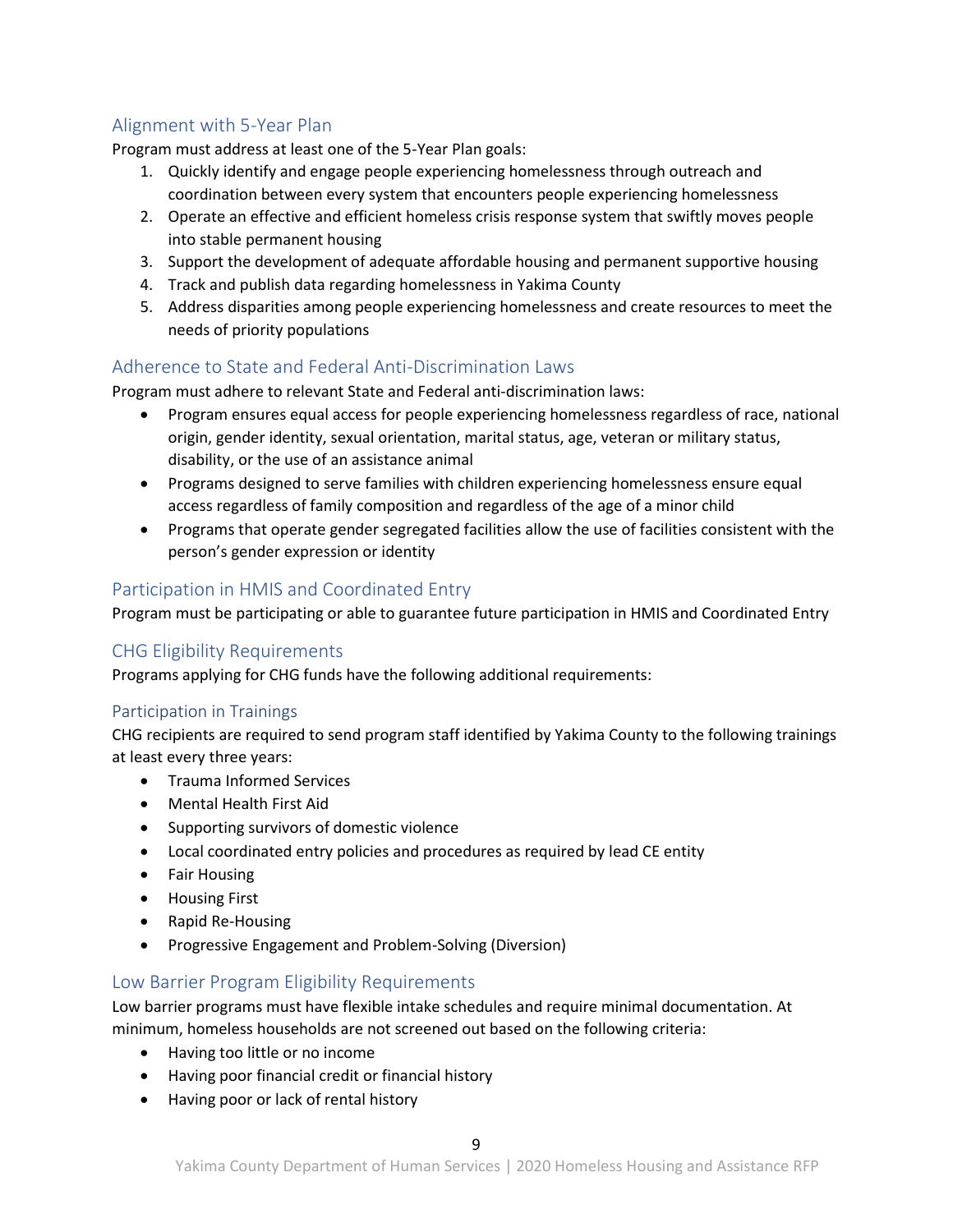- Being involved with the criminal justice system
- Having active or a history of alcohol and/or substance use
- Having a history of victimization
- The type or extent of disability-related services or supports that are needed
- Lacking ID or proof of US Residency Status
- Other behaviors that are perceived as indicating a lack of "housing readiness," including resistance to receiving services

Low barrier programs must meet the following criteria:

- Expectations must be realistic and clear
- Rules and policies must be narrowly focused on maintaining a safe environment and avoiding exits to homelessness
- There can be no work or volunteer requirements
- Programs that require households to pay a share of rent allow reasonable flexibility in payment

Households cannot be terminated from the program for the following reasons:

- Failure to participate in supportive services or treatment programs
- Failure to make progress on a housing stability plan
- Alcohol and/or substance use in and of itself is not considered a reason for termination

# <span id="page-9-0"></span>Section 3: Application

#### <span id="page-9-1"></span>Submission Instructions and Deadline

#### **Completed applications are due by Sunday, May 1, 2022, 11:59pm**

Applications must be completed via th[e WizeHive portal.](https://webportalapp.com/sp/login/yakima_county_hsd) Applications submitted in any other format will not be accepted. Late or incomplete proposals or proposals that do not meet the minimum eligibility requirements outlined in this funding opportunity will not be accepted or reviewed for funding consideration.

Applicants must ensure applications are received by the Human Services Department by the deadline. It is advisable to complete application several hours prior to the deadline in case applicants encounter issues with internet connectivity which impact ability to upload documents. Yakima County is not responsible for ensuring that applications are received by the deadline.

Organizations wishing to apply for multiple programs or applying for programs that are eligible for more than one of the funded categories are required to fill out a separate RFP application for each of the specific programs/program types.

WizeHive portal link: [https://webportalapp.com/sp/login/yakima\\_county\\_hsd](https://webportalapp.com/sp/login/yakima_county_hsd)

# <span id="page-9-2"></span>Required Agency Information

The following information will be required for the application:

- 1. Organization information (name, address, phone, fax, website, federal tax ID, DUNS number)
- 2. Program name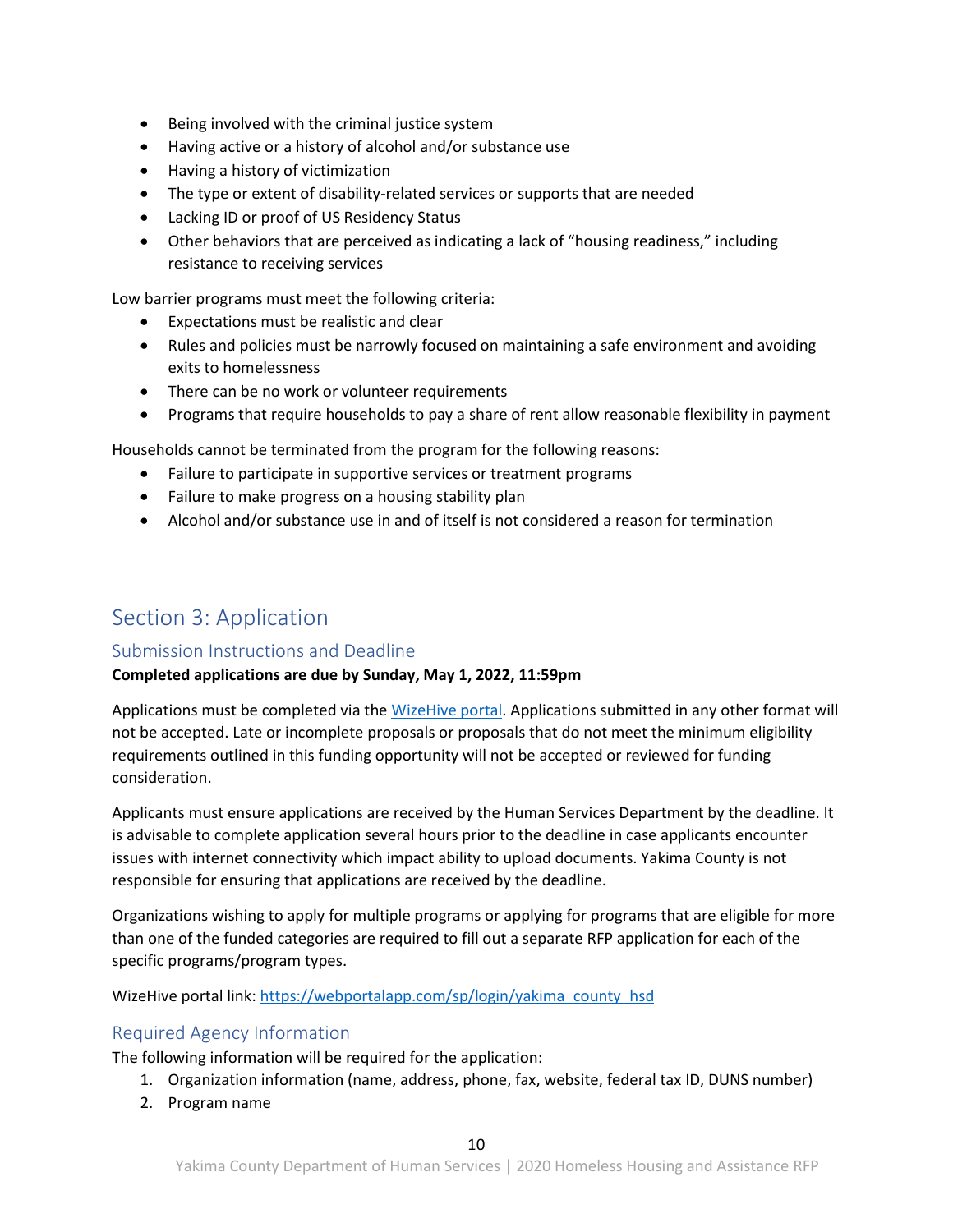- 3. Type of program
- 4. Amount requested
- 5. Applicant information (name, title, phone, email)
- 6. Primary organization contact information (name, title, phone, email)
- 7. Type of organization
- 8. Type of program
- 9. Program address(es)

#### 10. (For nonprofits) Board documents (List of Board Members, charter, bylaws)

### <span id="page-10-1"></span><span id="page-10-0"></span>Proposal Narrative and Rating Criteria

#### A. Program Description

#### **Questions**

- 1. What is the specific problem/issue that the program will address?
- 2. Is this program ready to proceed immediately?
- 3. For capital projects:
	- a. Do you already have a location secured for your project?
	- b. If yes, is the location already zoned correctly for your use?
	- c. If yes, what is the zoning?
- 4. For outreach projects:
	- a. Are you willing and able to perform targeted street outreach under the direction of the Yakima County Department of Human Services, through the Coordinated Entry System?
- 5. Describe all key activities for the program, and the specific improvements that will be made and services that will be provided through said activities.
- 6. Indicate which (if any) activities are new for your agency. Please detail a start-up timeline for each new activity.
- 7. Include the anticipated number of unduplicated clients to be served annually for each activity.
- 8. Describe how the delivery of your program is in alignment with existing best practices. Site peer-reviewed research backing up best practices if possible.
- 9. Briefly describe the role of all key personnel who will contribute significantly to program coordination and service delivery.
- 10. Indicate which zip codes will be served by your program.
- 11. If applicable, briefly highlight any specific geographic areas of focus within those zip codes (e.g., "Naches Ave in Yakima").

#### **Rating Criteria**

A strong application meets all the criteria below:

- Applicant describes a strong understanding of the issues they intend to address, the results they are seeking to improve said issues, and the strategies they are implementing to achieve said results.
- Programs are ready to fund, with a clearly established plan of action.
- Strategies are informed by thoughtful reflection and awareness of best practices.
- For capital projects, the project creates additional units of Permanent Supportive Housing.
- For outreach projects, the agency is willing and able to perform targeted street outreach under the direction of the Yakima County Department of Human Services.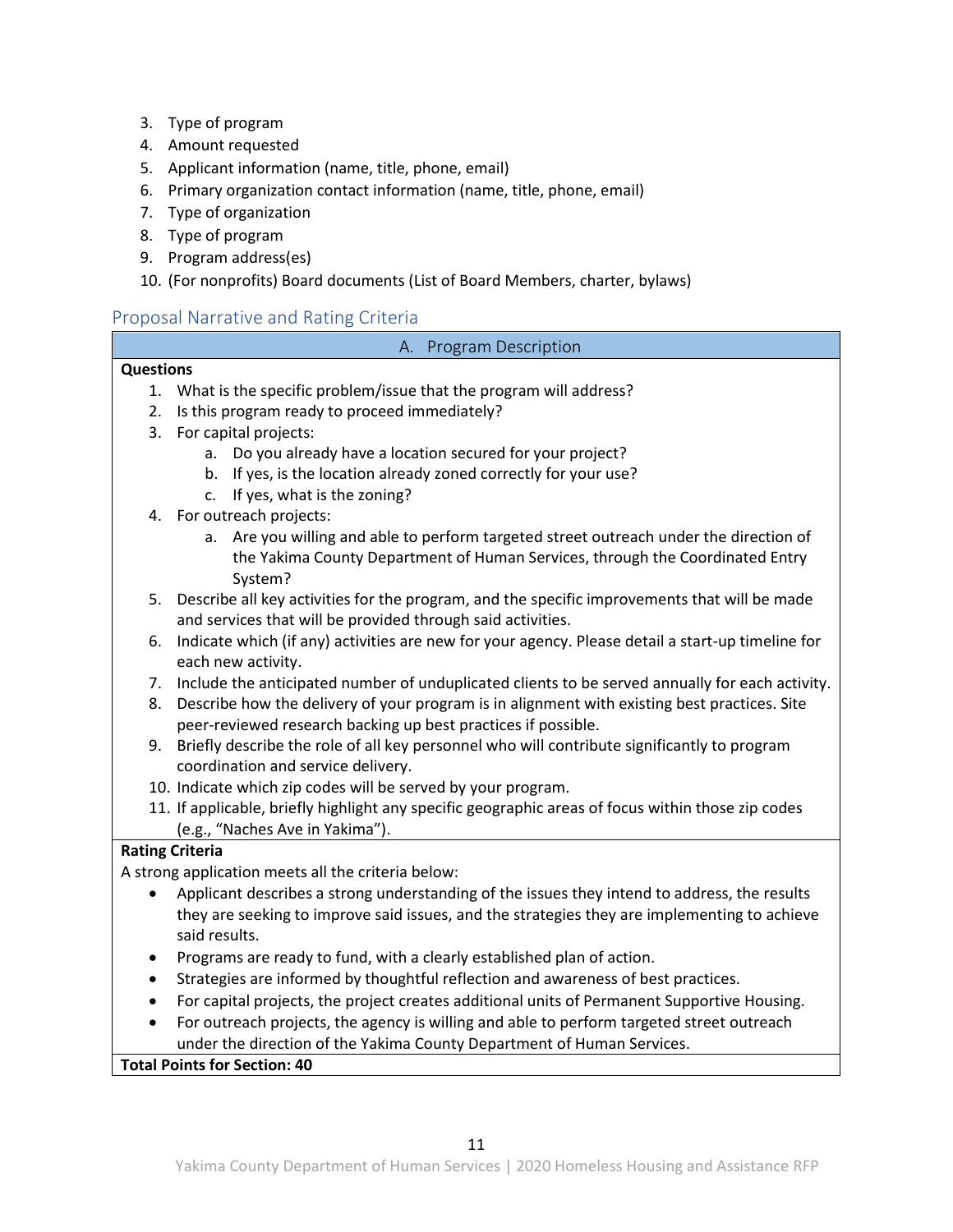#### B. Population Description

#### <span id="page-11-0"></span>**Questions**

- 1. Describe the specific population(s) that the program intends to serve.
- 2. Describe the experiences of the specific population(s) that the program intends to serve.
- 3. Identify the strengths, assets, challenges, and concerns of the specific population(s) the program intends to serve.
- 4. Describe how the program will reach the priority population(s), and how it will address any barriers that might prevent access to services (e.g., language, transportation, cultural differences)

#### **Rating Criteria**

A strong application meets all the criteria below:

- Applicant describes a strong understanding of the population(s) they intend to serve, and an understanding of their unique characteristics, experiences, strengths, needs, and concerns.
- Populations to be served are from the priority populations identified in the 5-Year Plan. If the applicant intends to serve populations not listed as priority populations in the 5-Year Plan, the response includes specific details and quantitative or qualitative data clearly describing a significant need among that population.
- Applicant describes how priority population(s) will be reached and how potential barriers to accessing services will be addressed.

**Total Points for Section: 15**

# C. 5-Year Plan Goal Alignment

#### <span id="page-11-1"></span>**Questions**

- 1. Identify which of the 5-Year Plan Goals the program addresses.
- 2. Describe how the program addresses the goal(s).

#### **Rating Criteria**

A strong application meets all the criteria below:

- Program adequately addresses at least one of the goals of the 5-Year Plan.
- Description of how the goal is addressed includes tasks identified as metrics for goals in the 5- Year Plan.

**Total Points for Section: 25**

# D. 5-Year Plan Values Alignment

#### <span id="page-11-2"></span>**Questions**

- 1. Describe how the program embodies each of the values identified in the 5-Year Plan:
	- a. Honoring human dignity
	- b. Recognizing resiliency
	- c. Nonjudgmental, respectful, and responsive planning
	- d. Transparency
	- e. Inclusive and engaging services

#### **Rating Criteria**

A strong application meets all the criteria below:

• Program adequately explains methods of embodiment for each of the identified values.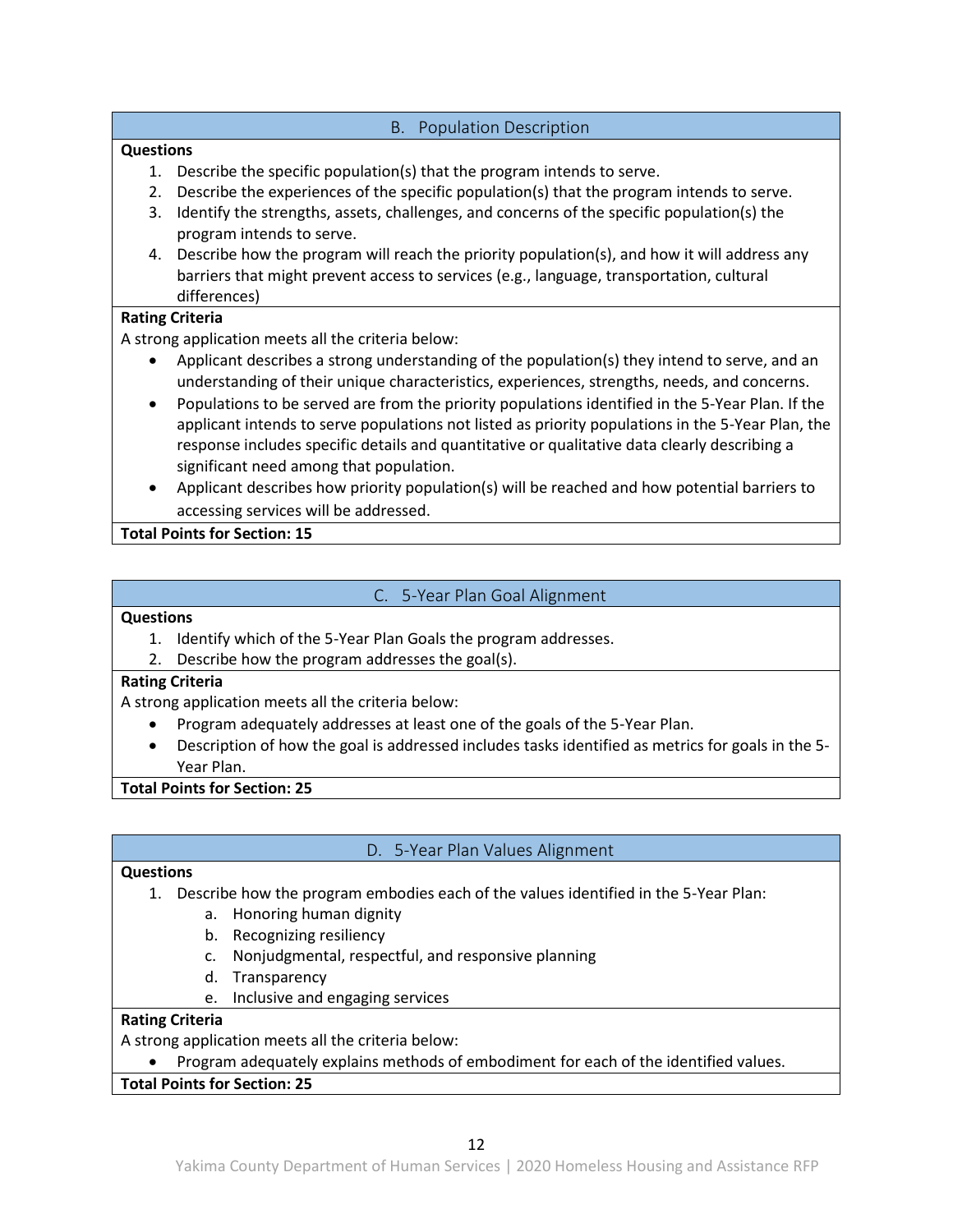#### E. Data and Fiscal Management

#### <span id="page-12-0"></span>**Questions**

- 1. Describe your organization's experience and capacity to collect and manage data, including confidential data.
- 2. What challenges does your organization experience in collecting and managing data?
- 3. For organizations currently using HMIS: HMIS data will be reviewed when available as part of the application process. If you would like to supply additional information or data to explain or supplement the data collected in HMIS, you are invited to do so.
- 4. Describe your organization's financial management system. How does your organization establish and maintain accounting principles to safeguard all funds that may be awarded under the terms of this funding opportunity?
- 5. Upload the results of your organization's most recent fiscal audit. If your organization does not have audited financial statements, upload the most recent year-end financial statements.
- 6. Upload a copy of your organization's General Liability and Insurance Certificate.
- 7. For non-profits:
	- a. Upload a copy of your organization's IRS Form 990
	- b. Upload a copy of your organization's 501©3 Tax Exempt Letter

### **Rating Criteria**

A strong application meets all the criteria below:

- Applicant understands current organizational capacity to collect and manage data.
- Applicant understands current data being collected.
- Applicant understands and can identify current organizational barriers to effective data collection.
- HMIS data to be reviewed for agencies when available:
	- o Exits to positive destinations
	- o Returns to homelessness
	- o Percent unsheltered served
	- o Length of time experiencing homelessness
- All necessary forms are submitted.
- Applicant has a fiscal management system which maintains checks and balances and follows Generally Accepted Accounting Principles. If applicant lacks fiscal management capabilities, applicant identifies fiscal sponsor and describes their fiscal management system.

**Total Points for Section: 21**

# F. Capacity and Experience

#### <span id="page-12-1"></span>**Questions**

- 1. Describe your organization's past success in providing the program you are applying for. If your agency has no experience delivering this program, describe any related experience and a plan for development of service capacity.
- 2. Describe relevant trainings that program staff currently participate in.

#### **Rating Criteria**

A strong application meets all the criteria below:

- Organization has proven experience that lends itself to future success with the implementation of the program.
- Staff are provided with the resources needed to be successful in their roles.